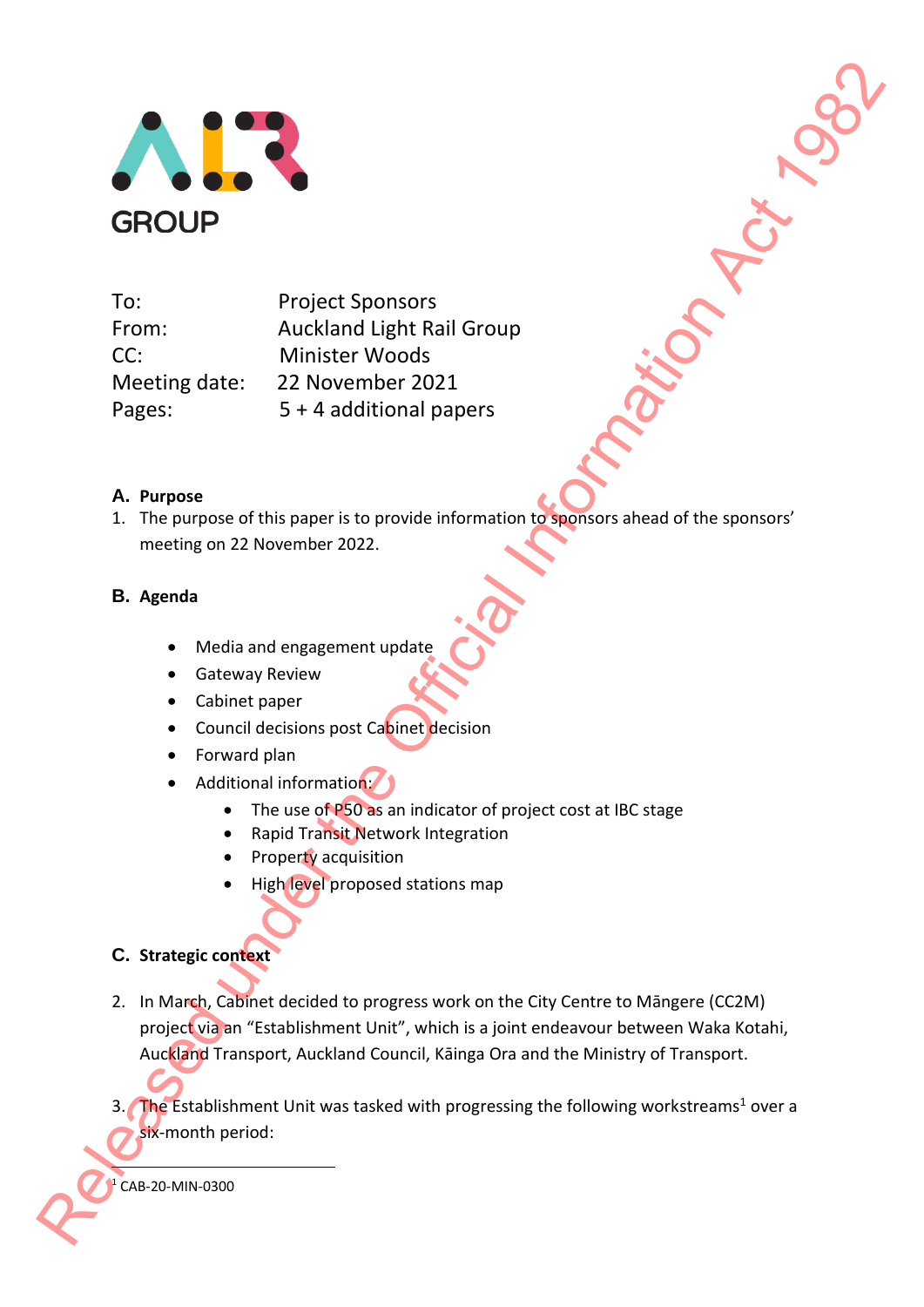- Completing business case work to inform future advice to Cabinet;
- Undertaking initial iwi, stakeholder and community engagement;
- Preparing advice on the form and governance arrangements for the delivery entity for the project;
- Preparing advice on the options to take the project forward, including mode, alignment, and decision gateways; and
- Supporting and informing, as required, policy work undertaken by policy agencies.
- 4. The Establishment Unit has completed this phase of work and the business case was submitted, together with the Independent Chair's report, on 15 October 2021.
- 5. Ministers propose to take a recommendation to Cabinet in November 2021.

### **D. Recommendations**

6. We recommend that the Sponsors **note** the contents of this paper.

### **E. Media and engagement update**

7. A summary of the Indicative Business Case was published on Friday 29 October on the project website. The document is the Board Chair's report which summarises the recommendations from the Auckland Light Rail Group, including a short list of three options as well as advice on delivery and cost. The summary was released to give communities, stakeholders and the public more information about progress so far, before the Government makes a decision at the end of the year. **E** completing business case work to inform latter arbitre to Cabinet:<br> **Condension**; threat least on the form and governance arrangements for the Subsety<br> **Conserverse on the form and governance arrangements for the Subs** 

### *Media*

- 8. Minister of Transport Michael Wood hosted online stakeholder and media briefings on 28 October ahead of the release and proactively responded to commentators online.
- 9. Media coverage followed on TV, radio and print publications with a focus on cost of the options, the short list and route and mode trade-offs. Stakeholder commentary was varied with some people eager for the project to progress but cautious about the overall costs.

10. Public reaction on social media was varied and costs were the biggest concern, even for project supporters. The benefit of the extra cost for light metro was questioned and that the tunnelled options had been costed highly to halt the project. Posts about surface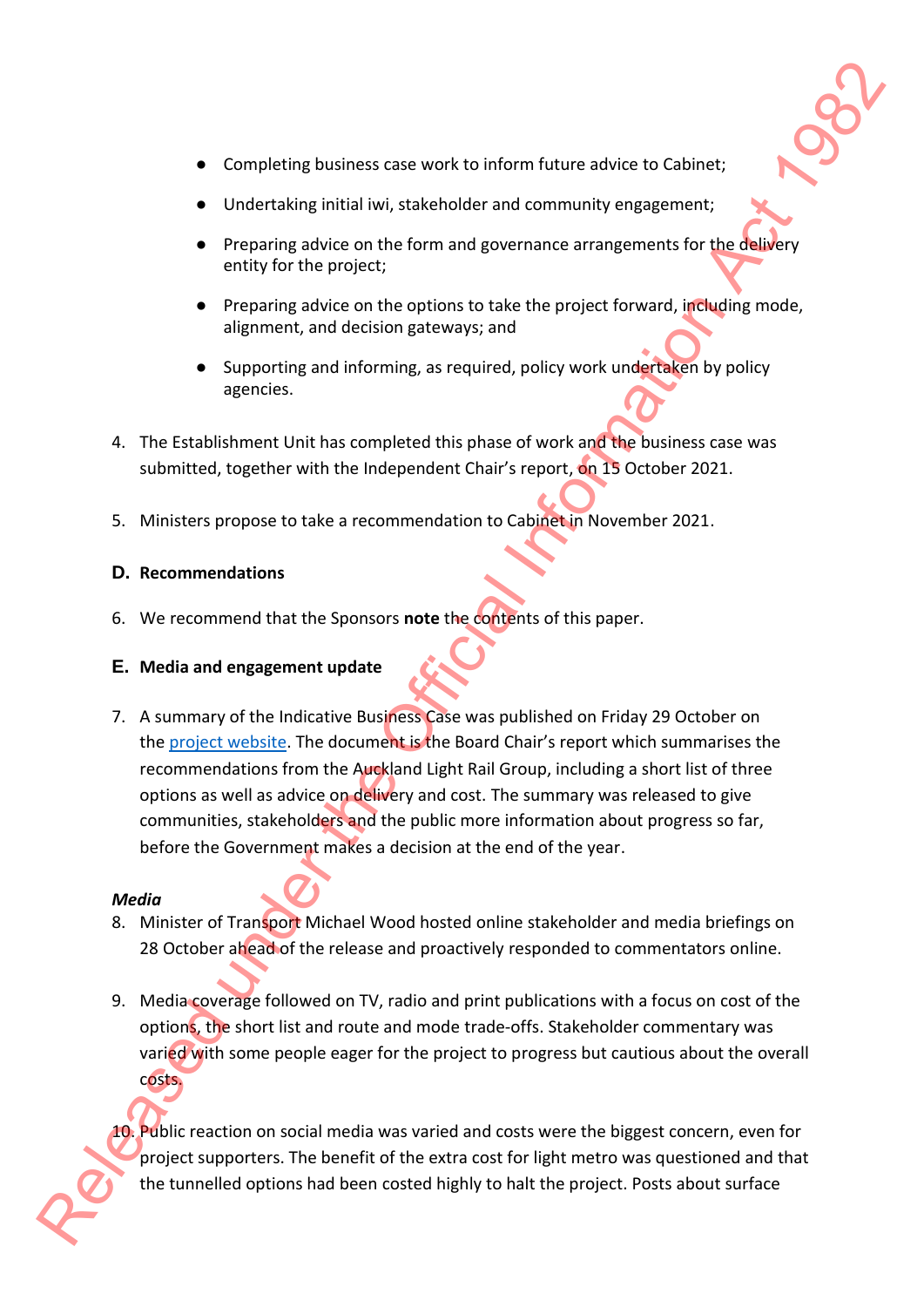light rail drew support and comment on the urban and streetscape benefits and the advantages of reducing reliance on cars.

11. A scheduled opinion editorial by Minister Wood also featured in the NZ Herald on 3 November and Greater Auckland on 9 November.

### *Engagement*

- 12. The communications and engagement team worked closely with the Minister's office to develop the collateral needed to accompany the announcement. This included a joint media release, fact sheet, map, stakeholder and media guest lists, presentation, artist impression, FAQs and website update. The team also supported the office with logistics and planning for online briefings to the Auckland Council Planning Committee and Local Board Chairs Forum in early November.
- 13. The Minister's stakeholder engagement is continuing this month with further briefings to the Mana Whenua chairs and community and advocacy groups planned, in the lead up to the Cabinet meeting at the end of November.

### **F. Gateway review**

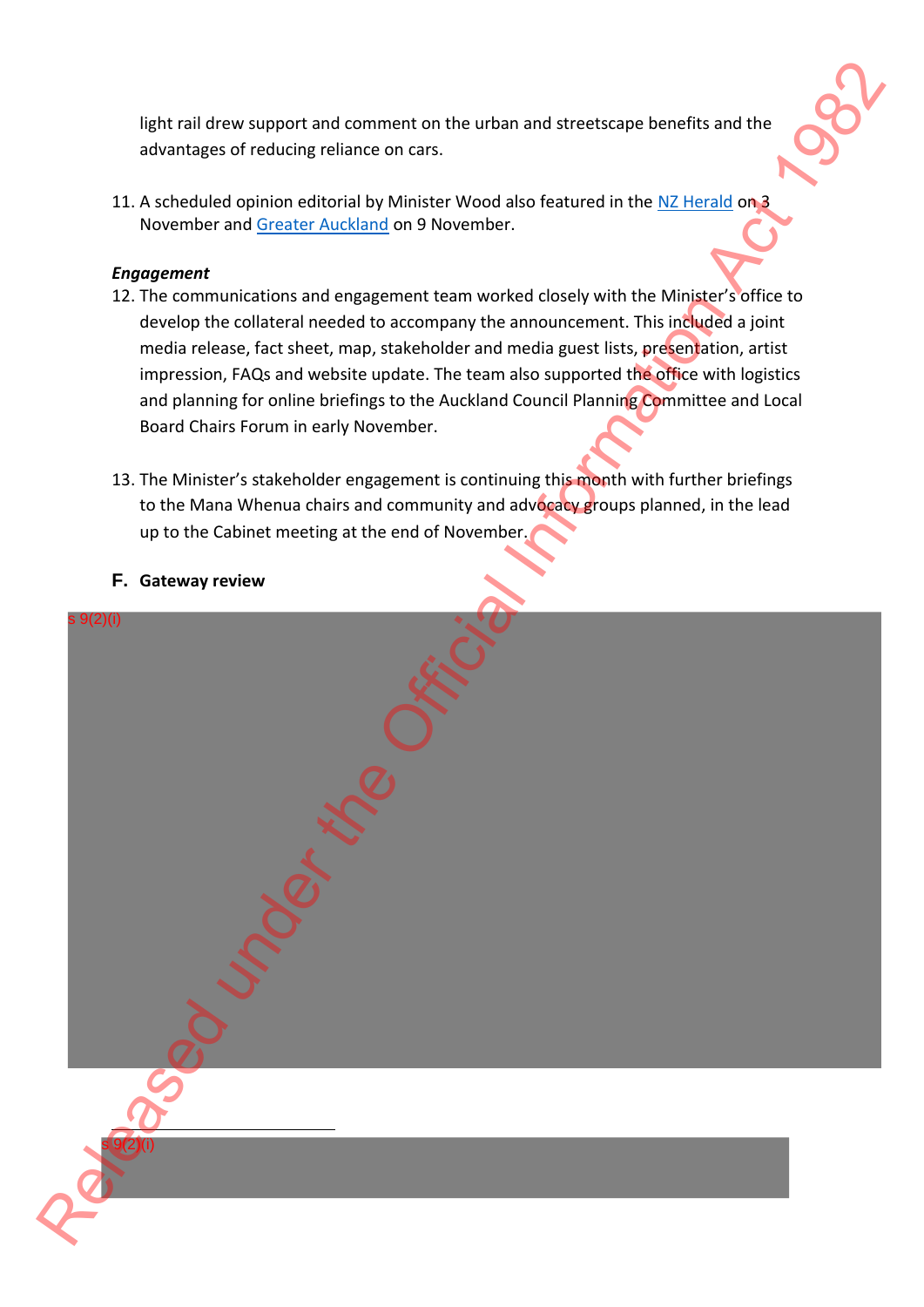# $9(2)(i)$ **RELEASE AND THE CONSULTER CONSULTER CONSULTER CONSULTER CONSULTER CONSULTER CONSULTER CONSULTER CONSULTER CONSULTER CONSULTER CONSULTER CONSULTER CONSULTER CONSULTER CONSULTER CONSULTER CONSULTER CONSULTER CONSULTER CONS**

# **G. Cabinet paper**

- 17. During the meeting there will be an opportunity for the Ministers of Transport and Finance to update other project **Sponsors** on the progress being made on the Cabinet paper, and the likely scope of the decisions being sought.
- 18. The Ministry of Transport and Treasury have been working with the Establishment Unit and relevant agencies to inform the development of this paper, which is currently out for departmental and Ministerial consultation.
- 19. We understand that this will be lodged later this month, and will place an emphasis on the Crown working in partnership with Auckland Council and mana whenua to take the project forward. This was a core focus of the Minister's discussion with the Auckland Council Planning Committee on 4 November.

# **H. Forward workplan**

20. The Establishment Unit is building a plan for the next 6 month "sprint" to the end of April 2022. This is based on our understanding of the decisions that may be taken by Cabinet (and is, of course, subject to those decisions). It will be refined once those decisions have been made and announced.